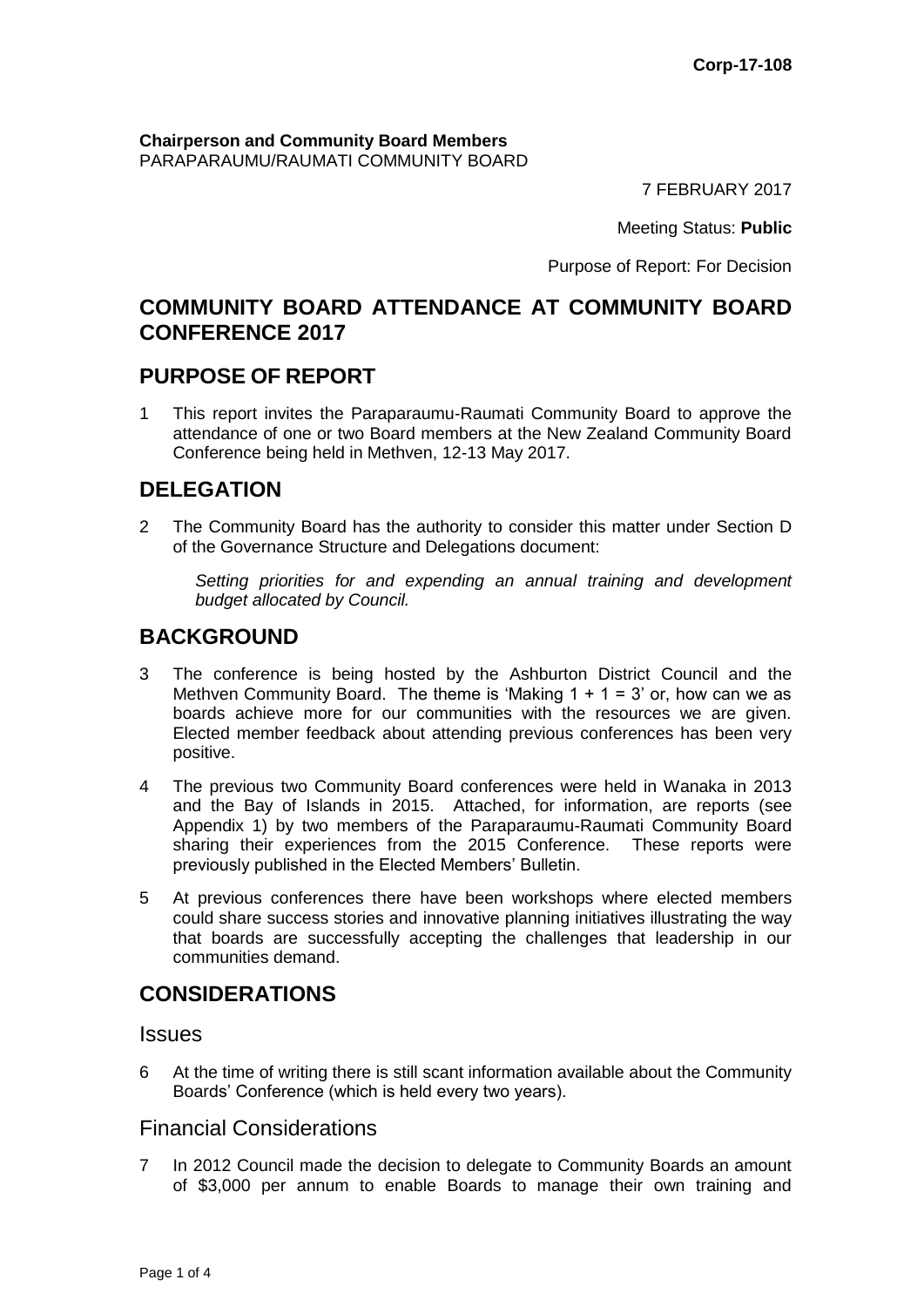development programmes. For 2016/17 the total budget available is \$3,468. The costs of attendance per person are estimated to be the following:

| <b>TOTAL</b>     | \$1,318 (excl GST)                           |
|------------------|----------------------------------------------|
| <b>Transfers</b> | 150                                          |
| Accommodation    | \$ 260 (based on 2 nights @ \$130 per night) |
| <b>Flights</b>   | 108                                          |
| Registration     | \$ 800                                       |

8 Therefore the Board is invited to consider approving the attendance of one or two members at the Conference.

### Legal Considerations

9 There are no legal considerations.

#### Publicity Considerations

10 The Board member/s attending the event will be expected to produce a written report in a timely fashion on their return and this will be published in the Elected Members' Bulletin.

# **RECOMMENDATIONS**

- 11 That the Paraparaumu-Raumati Board approves the attendance of ……………. and ………………. at the New Zealand Community Board Conference in Methven on 12-13 May 2017.
- 12 That the Board Chair is authorised to appoint another delegate in the event that the original nominee cannot attend.
- 13 That the delegate/s will provide in a timely fashion written reports on their experience for publication in the Elected Members' Bulletin.

| <b>Report prepared by:</b>        | <b>Approved for submission:</b>                   | <b>Approved for submission:</b>                   |
|-----------------------------------|---------------------------------------------------|---------------------------------------------------|
| Annette McLaughlin                | Wayne Maxwell                                     | Max Pedersen                                      |
| <b>Democracy Services Advisor</b> | <b>Group Manager</b><br><b>Corporate Services</b> | <b>Group Manager</b><br><b>Community Services</b> |

#### **ATTACHMENT**

Appendix 1 Reports from members of the Paraparaumu-Raumati Community Board - May 2015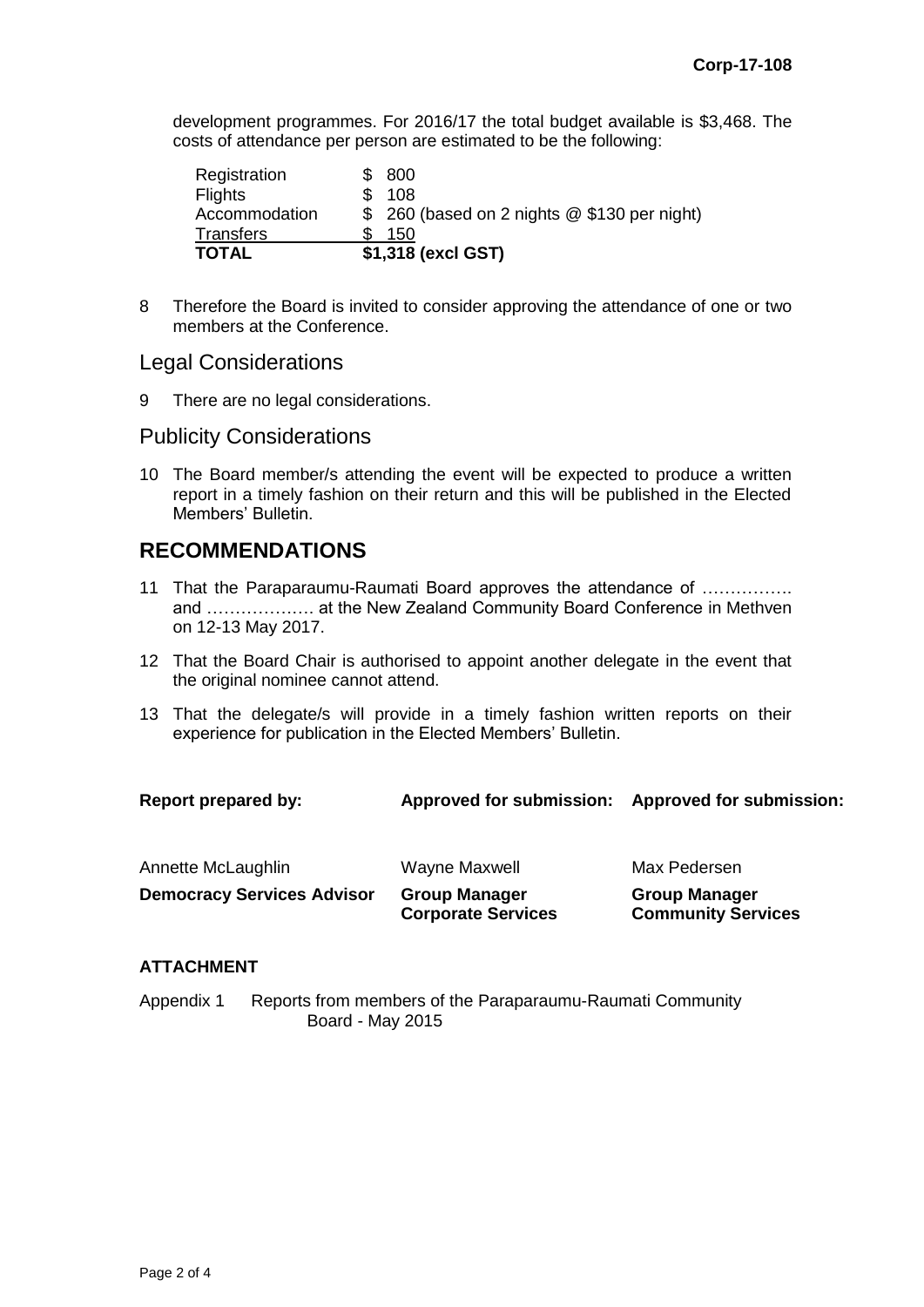### **Appendix 1**

### **LGNZ Community Board Conference Report – Jonny Best**

The members of the Otaki, Waikanae, Paekakariki and Paraparaumu/Raumati Community Boards appreciate having the opportunity to attend the recent community board conference in the Bay of Islands.

The theme of this conference was 'influencing change' with Tania Mcinnes the deputy mayor of the Far North District Council as the key note speaker. This was a thought provoking session on change – being a change agent or a change inhibiter. Tania has been an instigator of a community trust – Focus Paihia which has made positive changes in the community. The biggest and most controversial project to date the trust has done has been the removal of a well-used public carpark and converting this into public space. This project ended up winner of the TrustPower Sipreme Community Award for New Zealand for their Park Makeover.

Learnings from this included that being a change inhibiter is not always bad especially if the change is not for the good. It reminded me of my favourite change quote "Our dilemma is that we hate change and love it at the same time; what we really want is for things to remain the same but get better."

#### Other sessions attended:

Community Empowerment: TCDC Case Study – the Thames Coromandel District Council has undergone major changes giving Community Boards decision making and budgets for all local services. There was strong criticism that this was going to cause budget blow outs and unrestrained spending from community wish lists; however with Boards understanding their community needs and finding funding partnerships with new project will in fact reduce spending on capital works.

Another liquor licence application - Yeah nah! Presented by Laurie Gabites. Laurie has 35 years of experience as a sworn Police Officer with the New Zealand Police including 10 years managing projects associated with alcohol harm reduction and community safety at Police National Headquarters.

A useful session on how Community Boards can influence the policy on the location and management of the selling of alcohol. A good insight to the legal side of things with the sale of liquor act.

#### Community or local: what's the difference? Presented by Mike Reid

A relevant session to understand the differences and similarities between local boards, community boards and Auckland's local boards. Considering the proposed reorganization for the Wellington region this was a good session to attend.

Overall the conference was a good networking experience and there is always some nuggets of gold to take away. Unfortunately the Paraparaumu/Raumati Community Board did not take out the award we entered for – maybe next time. Many thanks to Annette and staff who made this event happen – it was a real challenge just getting to the airport considering the huge amount of rain and road closures at the time.